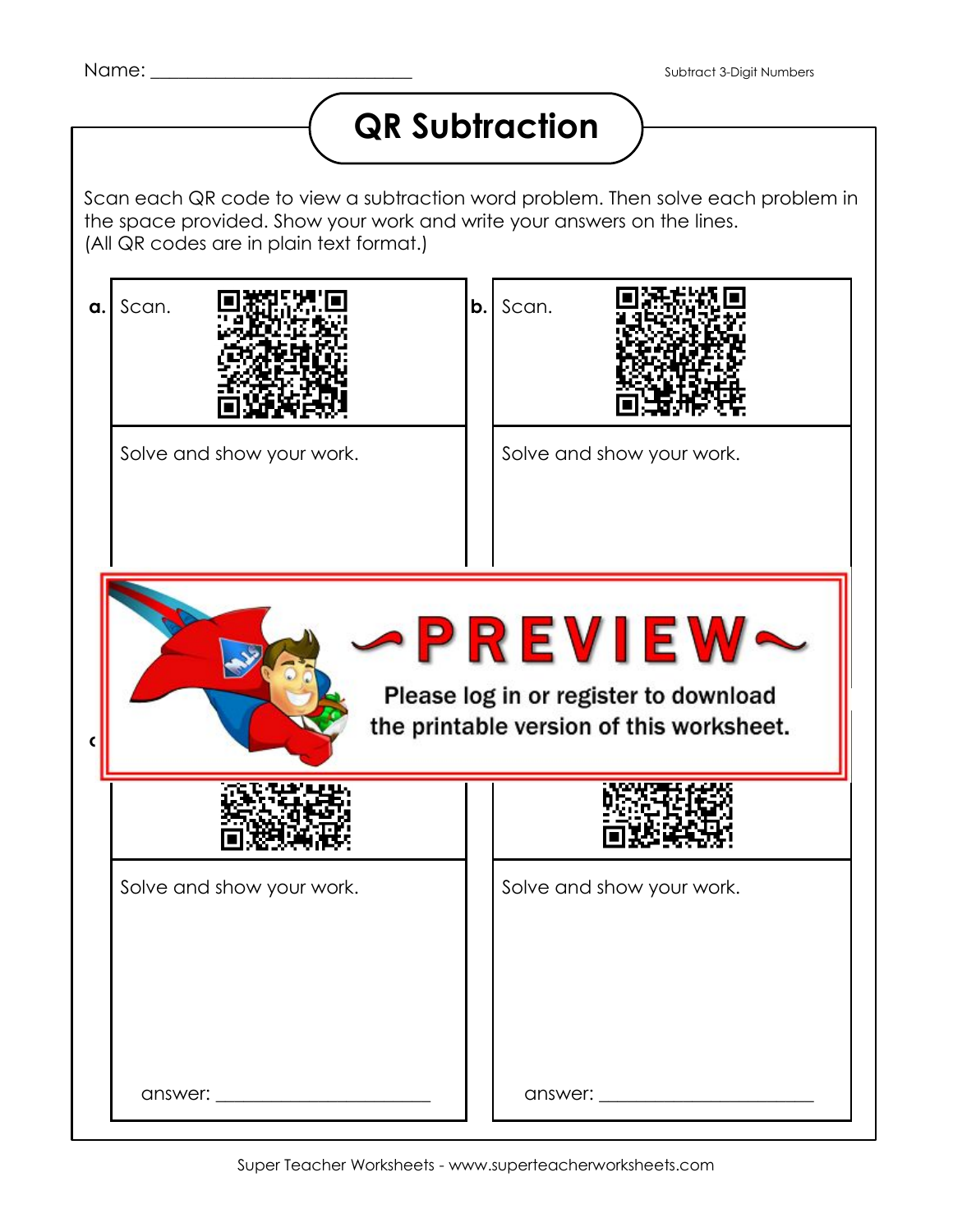## **ANSWER KEY**

## **QR Subtraction**

Scan each QR code to read a subtraction word problem. Then solve each problem in the space provided. Show your work and write your answers on the lines. (All QR codes are in plain text format.)